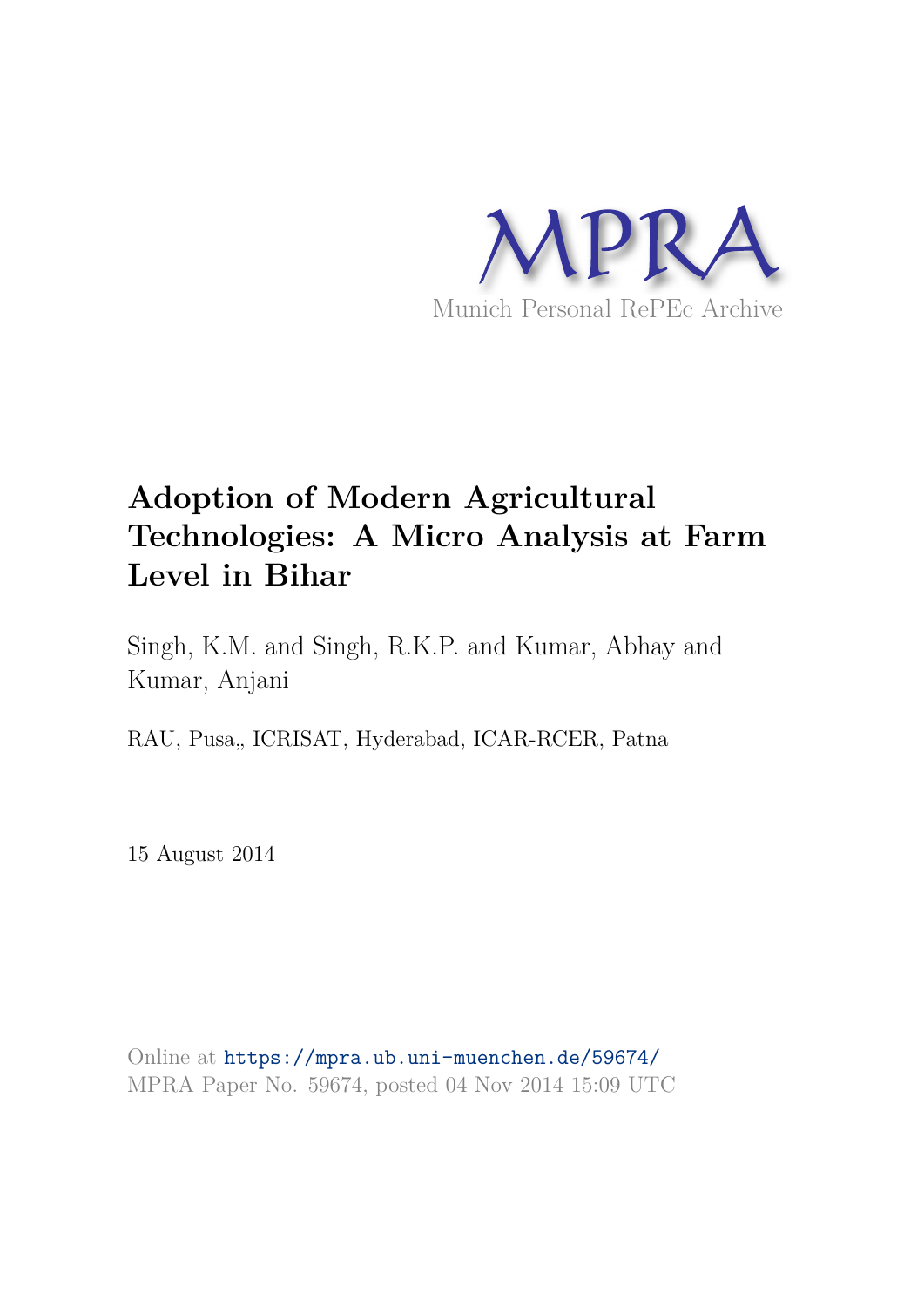8<sup>th</sup> International Conference of Asian Society of Agricultural Economists (ASAE),

Savar, Bangladesh, on  $15^{th}$  to  $17^{th}$  October, 2014

## **Sub-theme II: Farm Size and Productivity Revisited**

## **Adoption of Modern Agricultural Technologies: A Micro Analysis at Farm Level in Bihar**

K M Singh<sup>1</sup>, R K P Singh<sup>2</sup> Abhay Kumar<sup>3</sup> and Anjani Kumar<sup>4</sup>

### **Abstract**

Technology adoption has been the main obstacle in realizing agricultural potential in the country in general and Bihar in particular. The present study focuses on level of adoption, access of farmers to farm technology, quality of modern technology, access to agricultural extension institutions and problems faced by extension officials in transfer of farm technology. It has been observed that the coverage of agricultural development programme is limited to few villages; however, line department still dominates in spreading of modern agricultural technology. Small size of land holding and fragmented land emerged as main constraint to adoption of modern horticultural technology in Bihar. While analyzing use of modern varieties of principal crops, a comparatively high level of adoption on small and medium farms was observed. Hence, there is no relationship between size of farm and adoption of modern varieties of seeds in Bihar. Inadequate staff, infrequent supervision and lack of conveyance facility are some other factors responsible for poor transfer of technologies in Bihar.

**Key words:** Transfer of technology, Adoption of technology, Modern agricultural technology, Bihar

 1 Univ. Professor (Agril. Economics) and Chairman, Deptt. of Ag. Economics, RAU, Pusa (Bihar), India.

<sup>&</sup>lt;sup>2</sup> Former Advisor, State Farmer's Commission, Govt. of Bihar, Patna, India.

<sup>&</sup>lt;sup>3</sup> Principal Scientist (Agril. Statistics), ICAR Research Complex for Eastern Region, Patna, India.

<sup>4</sup> Research Fellow, IFPRI, New Delhi, India.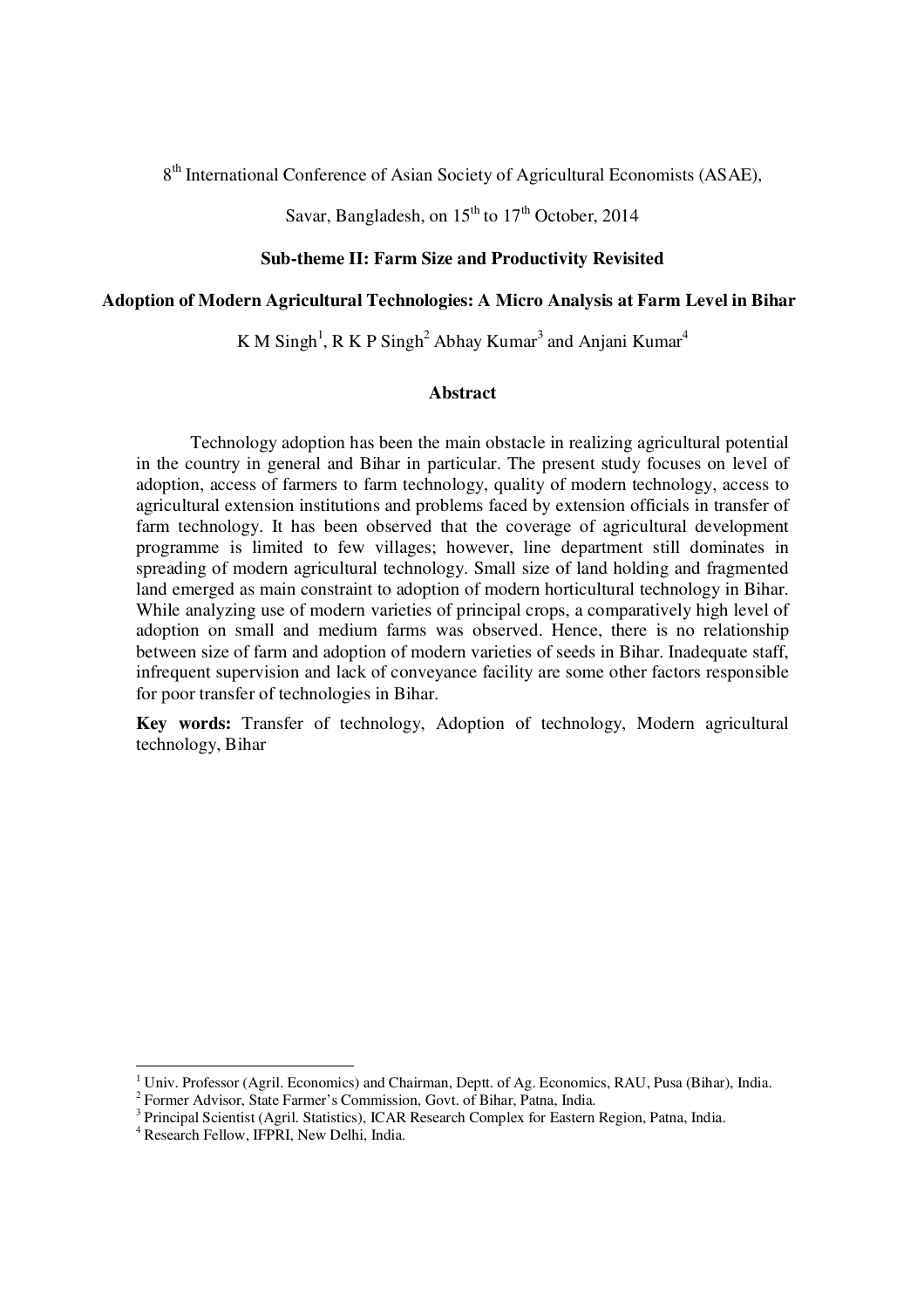#### **Introduction**

Presently, there are a large number of agricultural development programme in Bihar. There are some other programme/schemes recently launched by the Government of Bihar as per Road Map prepared and finalized by the State Government with effect from the year 2008-09. There are several other schemes/programme launched recently which have been indicated and detailed in the Road Map prepared by the State Government and put to implementation. Despite implementation of these agricultural development projects, there is a paradoxical situation of agricultural performance in Bihar, particularly with respect to input use and realization of yield of principal crops. Per hectare higher fertilizer consumption (170 kg/ha), higher irrigated area (62%) and larger coverage under HYV of seeds (rice 74%, wheat 92% and maize 77%) as compared to corresponding national averages per hectare productivity of principal crops (rice and wheat) are about 30 to 40 per cent lower than the corresponding national average during last five years. Among various socio-economic, technological and managerial reasons, ineffective transfer of farm technology might be an important causal factor for poor performance of agriculture in Bihar. As per NSS survey, only 0.4 per cent farmers had access to extension workers for information on modern farm technology in Bihar against 5.7 per cent at national level and 22 per cent in Gujarat. As far as quality of information received by farmers through different sources is concerned, about 10.4 per cent of farmers received quality information from extension workers in Bihar against 51.5 per cent at national level. It clearly indicates inadequate and poor quality of information passed on through extension workers to farmers in Bihar (NSS 2005).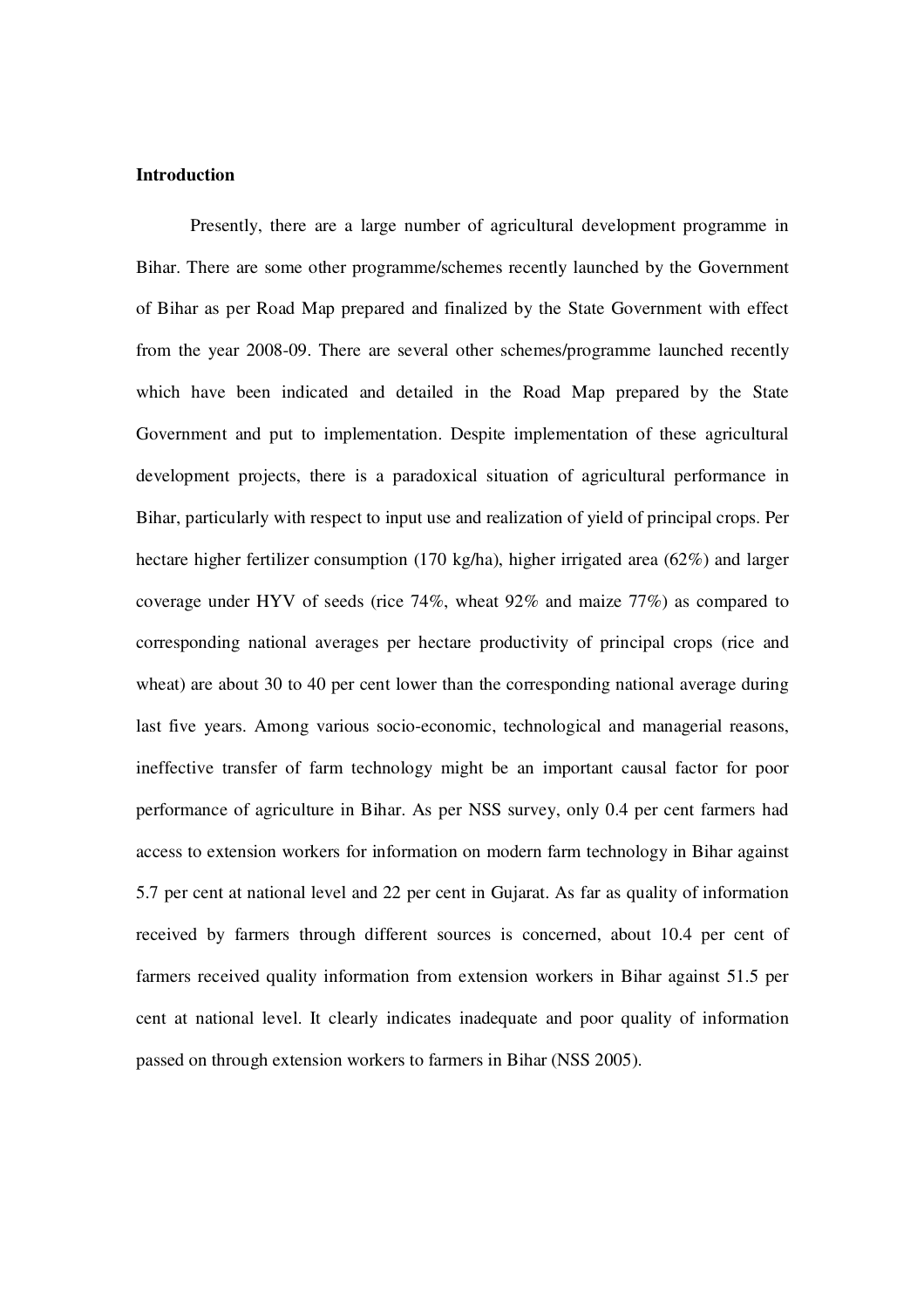Bihar aims to achieve 5-7 percent agricultural growth rate in XI Five Year Plan. Transfer of technology has been among the major obstacles in achieving the targets set in the past. There is a wide gap between the potential yield and the actual yield. This is a country-wide phenomenon. A large number of agro-economic and socio political factors are responsible for this yield gap but the weak and ineffective agricultural technology transfer has been one of the important factors for the higher yield gap in Bihar. However the detailed study based on primary data on transfer of agricultural technology is not available with respect to Bihar. The Planning Commission constituted the working group on Agricultural Extension for formulation of Eleventh Five Year Plan (2007-12). The recommendations of the Working Group are quite useful but almost all the recommendations are based either on secondary information or observations/experiences of the experts. The Steering Committee on agriculture is also engaged in identifying the constraints and opportunities of agricultural development in Bihar but methodology adopted by them has no scope for using ground level information and reality.

 Against this background, there is a need to identify the farm technologies adopted by farmers because non-adoption of recently developed modern farm technologies (seed, fertilizer, pesticide, package of practices, irrigation schedule) might be the main reason of poor performance of agriculture in Bihar.

#### **Methodology**

## **Study Location and Respondents**

 The study is based on primary data obtained through survey of farm households, agricultural scientists and extension officers. The study covers whole state (Bihar) and required information was collected from all the four agro-climatic zones i.e. North-west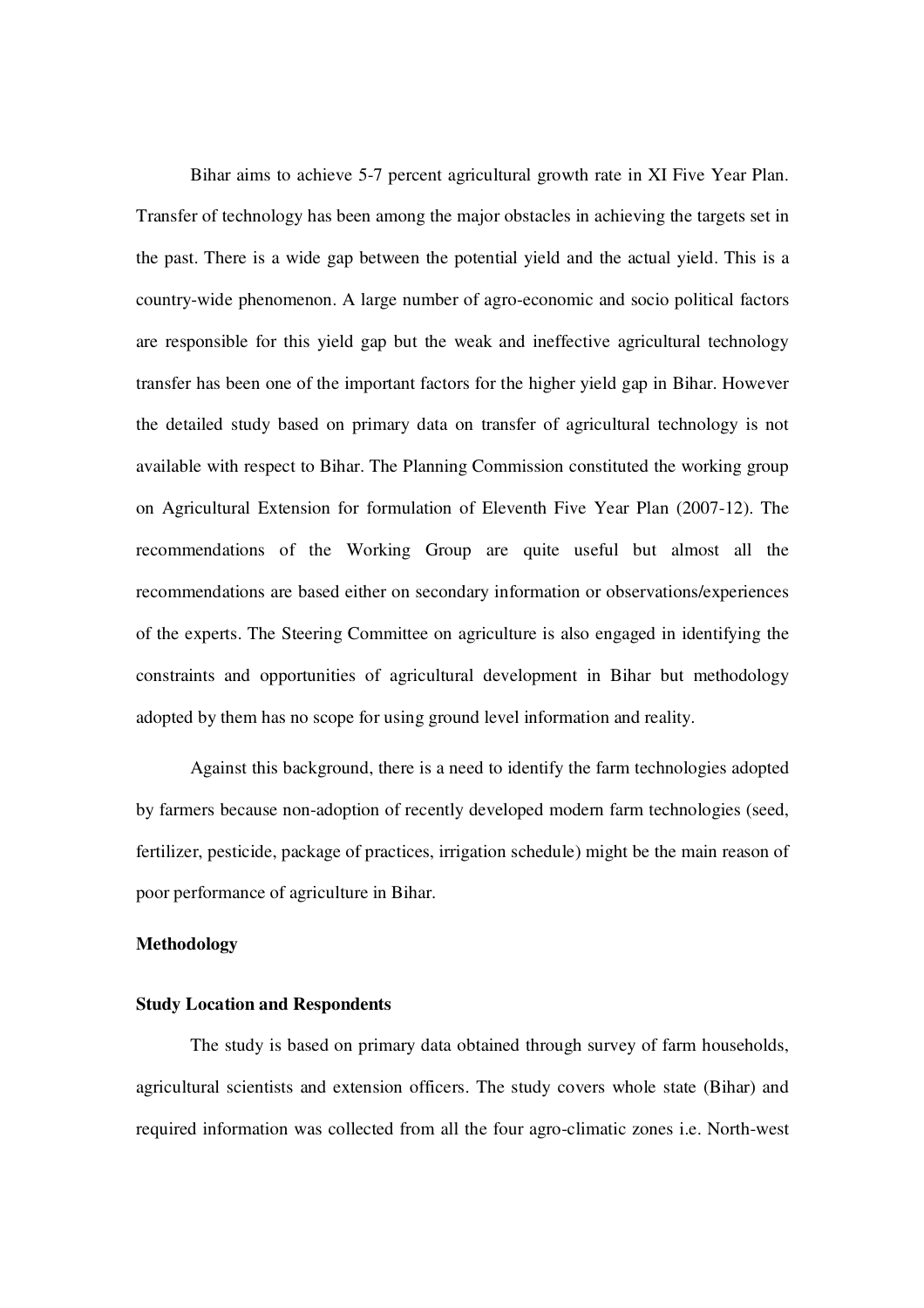alluvial plain (zone I), North-east alluvial plain (zone-II), South-east alluvial plain (zone-IIIA) and North-west alluvial plain (zone-IIIB). Farmers were randomly selected using stratified sampling approach. At the first level, all the four agro-climatic zones of Bihar are considered as first stratum for selection of sample districts. At the second level, two representative districts from each of the four zones were selected, however, care was taken in selection of districts that these districts are not located adjacent to each other. (Table-1.)

 These districts were selected to reflect the range of agro-ecological condition in the zone and to capture the expected variations in technology transfer process, including level of adoption of agricultural technology. At the third level, one block and at fourth level, two villages from each sample block were selected, making sample of 16 villages for selection of farmers.

 A sample of 10 farmers representing different class and social groups were selected randomly from each sample village, making total sample size of 160 farmers for obtaining required information. Farm category wise distribution of sample farm households are presented in Table 2. Attempt was made to include representative farmers of the village in the sample through interacting farm households of diverse spectra of class, social and wealth categories and different size of farm holdings.

## **Data collection**

 Data were collected through Focused Group Discussion (FGD) and Survey method using pre-tested schedules. Information on profile of farmers, irrigation status, crop production, use of inputs, sources of inputs, sources of knowledge, package of practices, participation in agricultural development schemes, govt. assistance, knowledge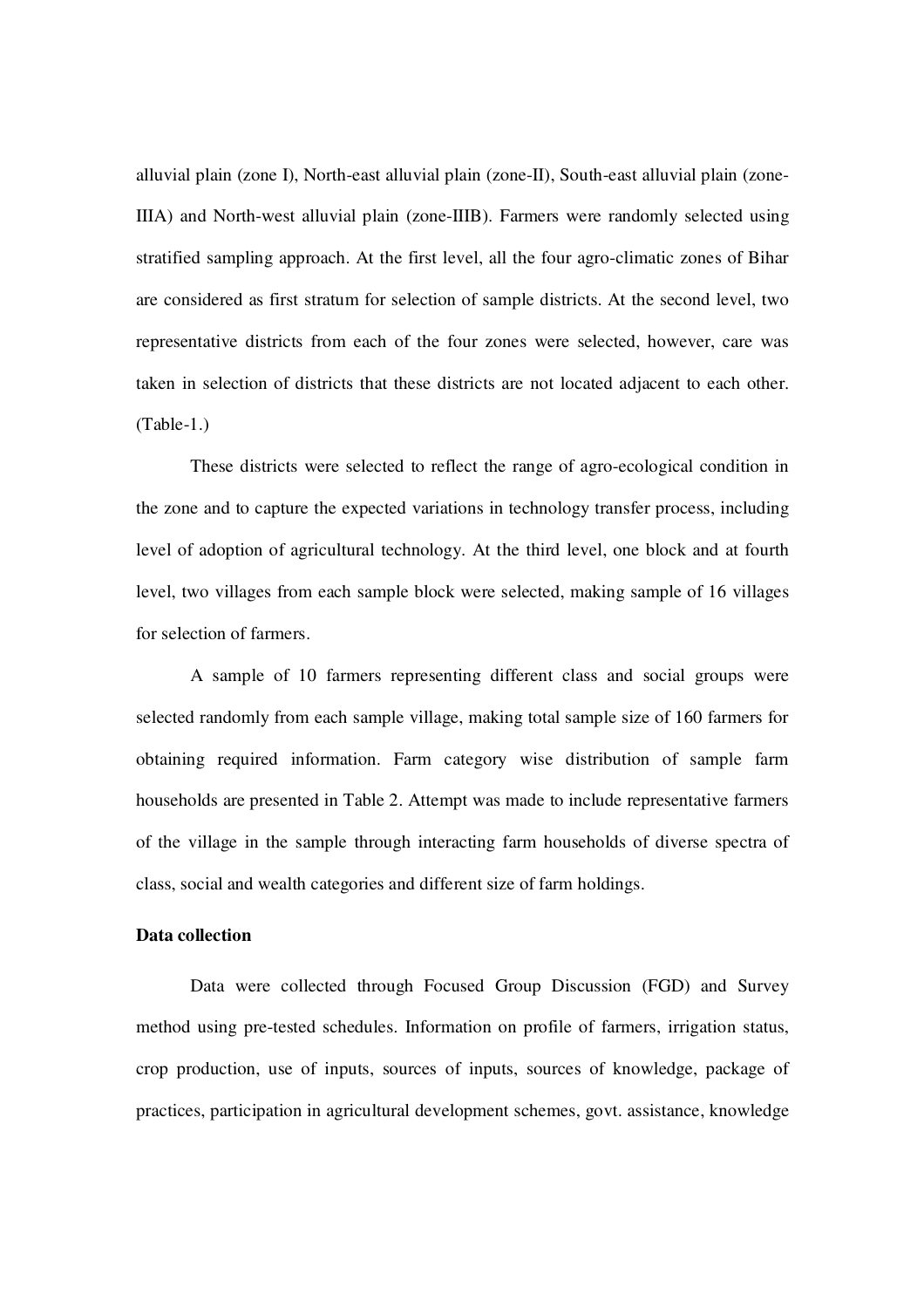about modern agricultural technologies, livestock, fish production and Govt. services in allied agricultural sector. Particular attention was given to the adoption level of modern agricultural technology and the process of flow of related information.

#### **Analysis of data**

 The primary data from the village survey were summarized using descriptive statistics. These results were complemented by the information gathered through interviewing agricultural scientists and officers. The descriptive statistics not only helped gain a better understanding of the adoption level and process of technology transfer to the field but also showed extent of variation in the four agro-climatic zones of Bihar. The descriptive statistics were also useful in examining informal hypotheses about the concentration of technology transfer efforts in few villages of Bihar.

 It is important to remember that the present study, by its very nature, is not designed to provide definitive answers but rather to flag issues for subsequent in- depth research. Therefore, the emphasis of the study method was learning through drawing on available information and current knowledge from feed back from agricultural scientists and extension officers, interpreting and synthesizing the data from these sources and finally identifying gaps both in the information and our knowledge about adoption level process of agricultural technology transfer and monitoring of different agricultural development schemes in Bihar.

## **Results and Discussion**

## **Profile of farm households:**

Farm household respondents constituted 72 marginal (<1 ha), 57 small (1-2 ha), 15 medium (2-4 ha) and 16 large farm households (4 ha and above). Average age of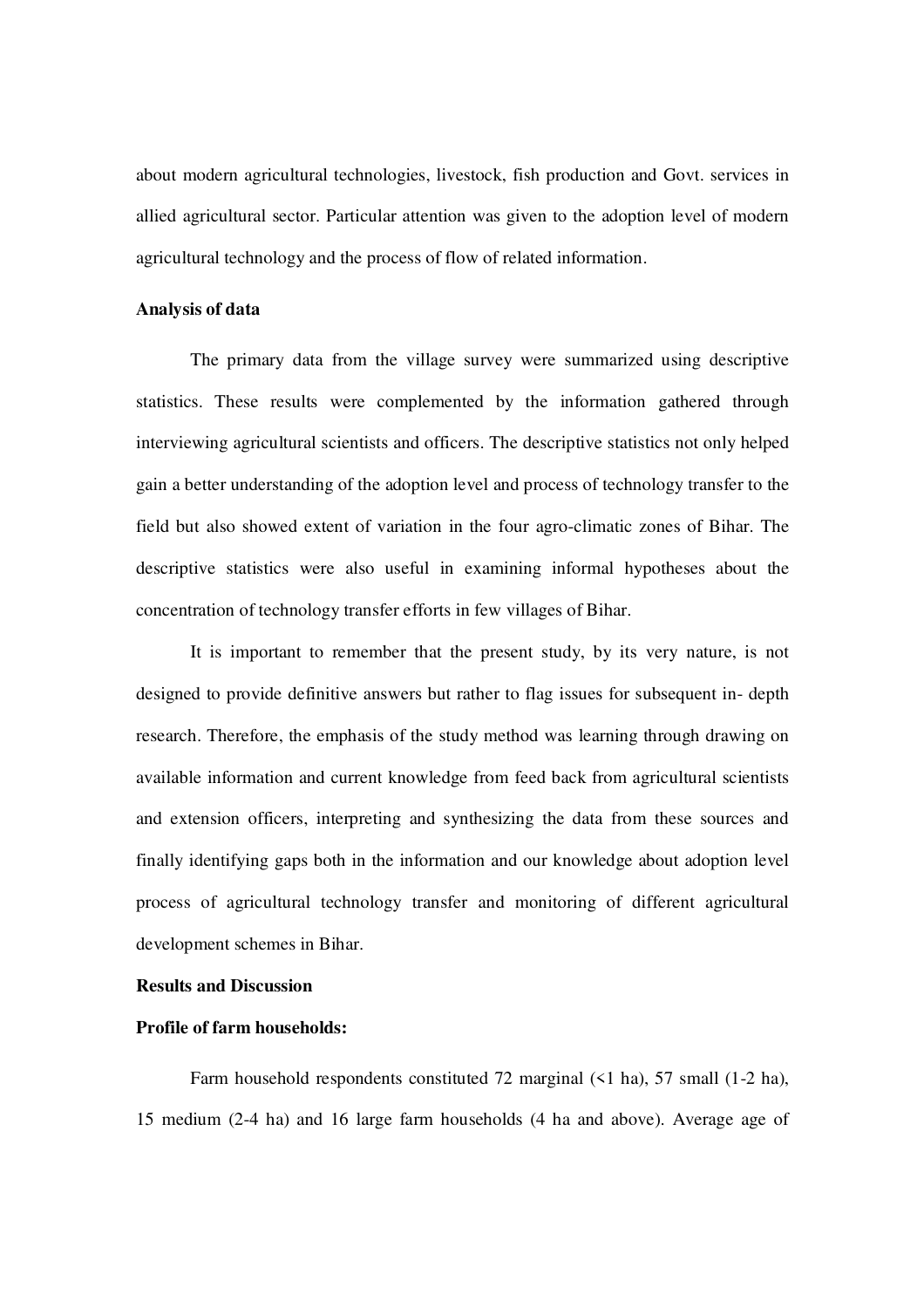respondent is worked out at 44 years and there was no much variation in respondent's age belonging to different categories of farm households. In marginal and small farm categories, more than two-thirds of respondents belonged to younger age group of 20-40 years whereas about 44 percent respondents of large farm size group belonged to younger age group of 20-40 years( Table 5.1). None of respondents (except one in marginal farm category) belonged to age group of less than 20 years. It was mainly due to fact that the younger generation does not have interest in farming activities, probably due to low profit (NSS 2005). Moreover, farm households are generally headed by older family members and younger members are not allowed to interact with outsiders on agricultural, economic and social problems.

 Analysis of educational information revealed that about 90 percent of respondent farmers were literate but the higher rate of literacy was observed on small farm households and the least on medium farm households. But about 81.25 percent of respondents of large farm category were educated above secondary level, indicating higher level of education in family members of large category of farm households in study villages (Table-3).

 Agriculture was the main occupation of households under study. Out of 160, 157 households had agriculture as main occupation and only 3 households had service as main occupation. Farm category-wise analysis revealed that all the large and medium categories farm households under study had agriculture as main occupation whereas one marginal farm households and 2 small farm households had service as main occupation (Table-4). Animal husbandry was secondary occupation for 76.25 percent of surveyed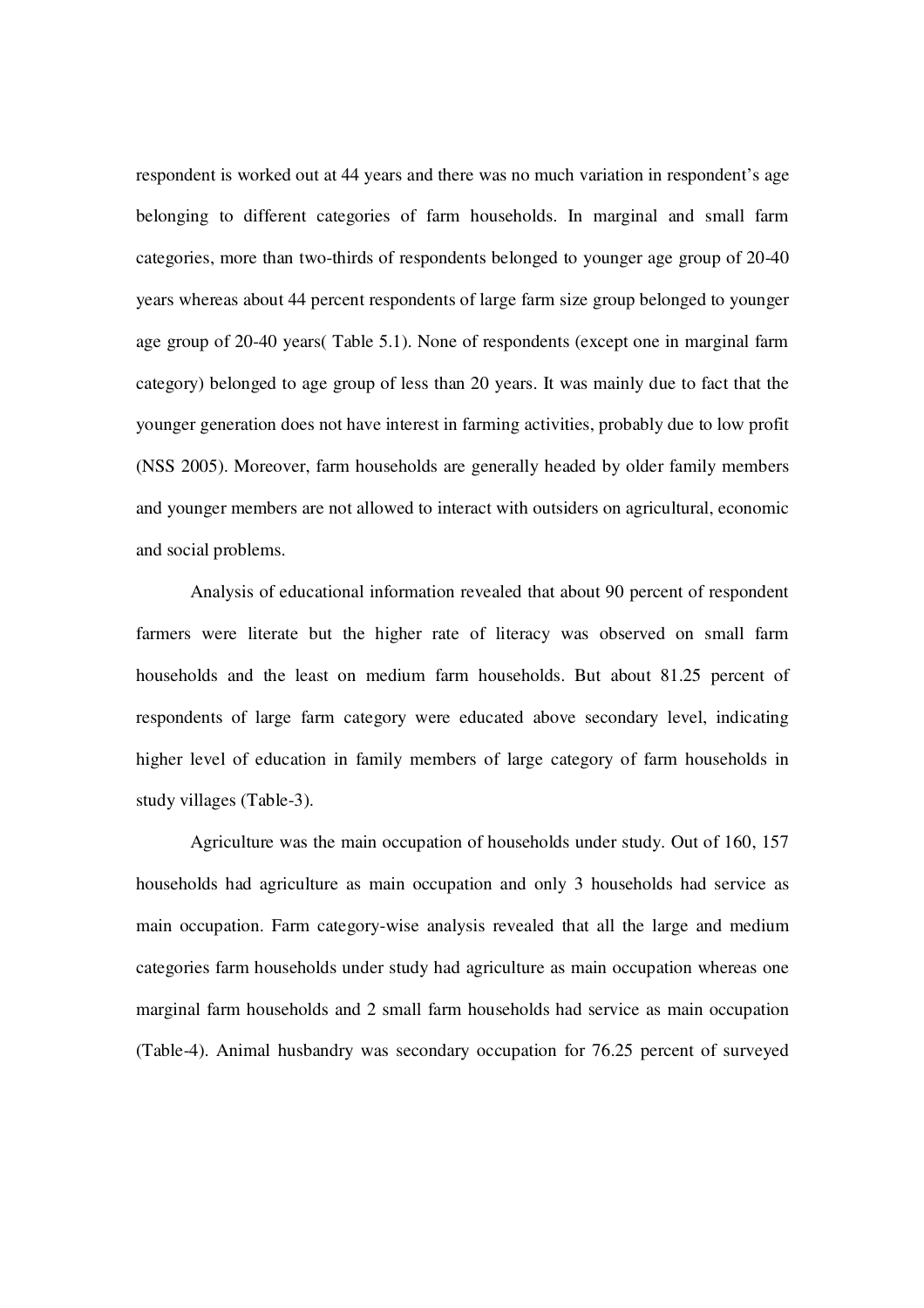farm households. Service and agriculture were not important secondary occupation in surveyed villages.

 However, petty business, casual wage earning and out-migration were important secondary occupations, particularly on marginal farm households in villages under study. None of the household under study had animal husbandry as main occupation whereas the majority of them had animal husbandry as secondary occupation. It clearly indicates importance of agriculture (crop production) and animal husbandry (dairy) in the rural economy of Bihar.

Analysis of occupational data of farm households under study revealed that all the surveyed households had agriculture as main occupation but the occupational diversification was more on smaller size of farm households than large categories of farm households.

 In a developing economy, the exposure of farmers is an important for adoption of modern agricultural technologies as it increases awareness and knowledge of farmers. It was assumed that farmers who are member and/or officials of rural institutions would be more exposed and aware in uses of modern agricultural technology. A rural institution connotes Primary Agricultural Co-operative Credit Societies, Panchayat, Dairy Cooperatives, School Management Committee, Water Users Associations and ATMA, etc. (Table 5).

 It was observed that 37.50 percent of farm households were either member or officials of rural institutions. The membership was higher on large farms (43.75%) and lowest on marginal farms (12.50%). Higher proportion of small farmers (14.03%) occupied official positions in rural institutions compared to medium (6.66%), marginal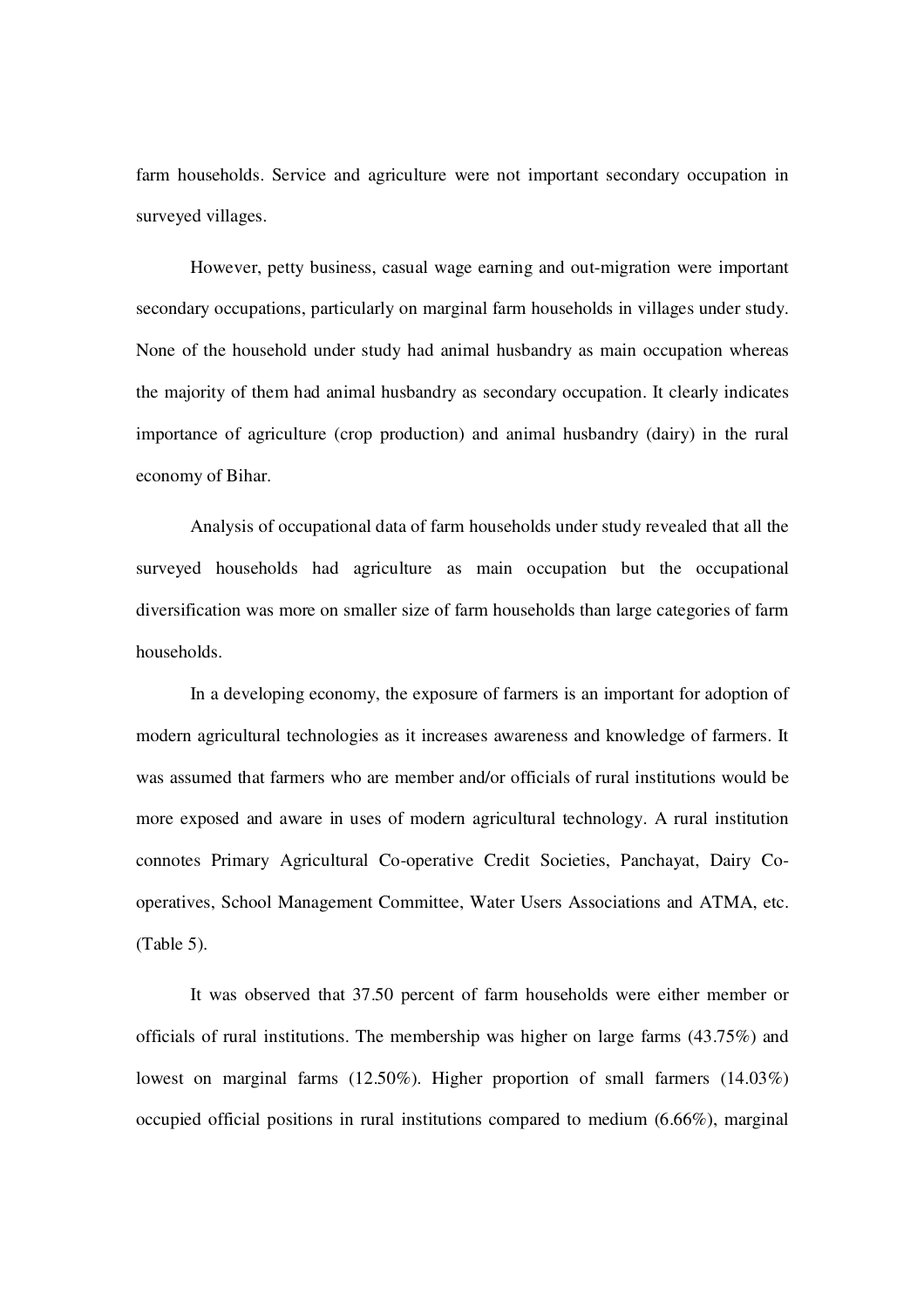(9.72%) and large farmers (12.50%). It shows that though small farmers did not have much access to rural institutions, they still got opportunity to occupy official positions in rural institutions, mainly due to caste based reservation policy of Government.

#### **Irrigation Status**

 Water is one of the most critical inputs for increasing agricultural production. The proportionate irrigated area is much higher in Bihar  $(62%)$  than at national level  $(41%)$ but the irrigation intensity is one of the lowest in Bihar (132) than other states. In sample villages, 67.39 percent area in *Kharif*, 63.75 percent area in *Rabi* and 27.52 percent area in summer were irrigated. Sources of irrigation were categorized in three groups that is; canal, private tube wells and other sources (well, *ahar, pyne*, ponds etc). Government tube well was not operational in any of the surveyed villages (Table.6).

Among the sources of irrigation, private tube well emerged as the most important source of irrigation providing irrigation to 64 percent area in Rabi, 67 percent area in *Kharif* and 28 percent area. Canal was the second important source but this source is not a reliable source of irrigation due to irregular and inadequate supply of water, particularly in tail-end area. Other irrigation sources include traditional sources of irrigation like, wells, *ahar*, *pyne*, ponds etc, providing irrigation to about 5 percent of cultivated land.

## **Adoption of modern agricultural technology**

 Adoption of modern agricultural technology by farmers is necessary factor for faster agricultural development. Adoption of modern technologies has helped farmers increase productivity by more than three fold, particularly in field crops. In study villages only 22.8 percent farmers used modern seeds. Among different size groups, the higher proportion of medium farmers (46.67%) used modern seeds while only 13.89 percent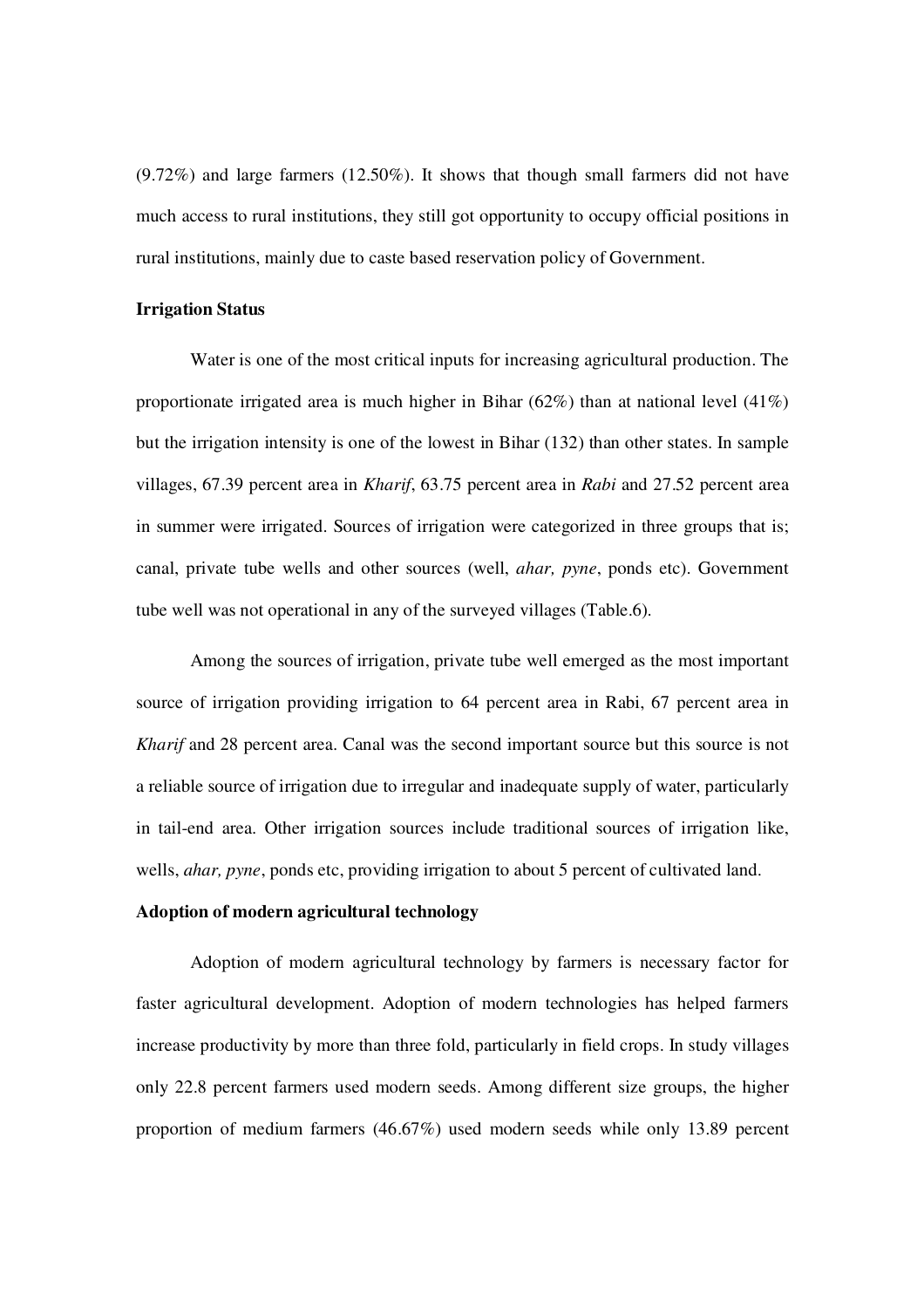marginal farmers used modern seeds (Table-7). Despite resources available at large farms, only 18.75 percent used modern seeds. Implying thereby that size of holding did not have association with adoption of modern seeds in sample villages. Medium and small farms emerged as better adopters of modern seeds as they try to realize higher yield by using modern seeds and scientific crop production from their small size of land holdings. However, the adoption level of modern varieties of seeds was much higher in agro-climatic zone IIIA (South-west alluvial plains) than Agro-climatic Zone I, II and IIIB in Bihar. It was mainly due to assured irrigation facilities through Sone Canal and relatively risk free agriculture in the zone IIIA.

 On the other hand, the comparatively high proportion of large farmers (50%) adopted scientific method of production of horticultural crops including medicinal and aromatic plants in surveyed villages. The comparatively low proportion of (less than onefourth) marginal, small and medium farmers adopted scientific method of horticultural crop production technology in surveyed villages because these farmers had smaller size of landholding and they did not afford to put their land in horticultural crops and preferred to produce food grains for meeting their household consumption need. Financial and technical assistance under National Horticulture Mission was also available to farmers for cultivation of horticultural crops but only 2.50 percent of farmers in surveyed villages could avail assistance for production of horticultural crops. Farmers reported that the assistance in National Horticulture Mission is available for cultivation of horticultural crops in large area (i.e. one acre and above) but the majority of them do not own area of one hectare at one place. While interviewing agricultural officers they reported that assistance of National Horticulture Mission is available to a group of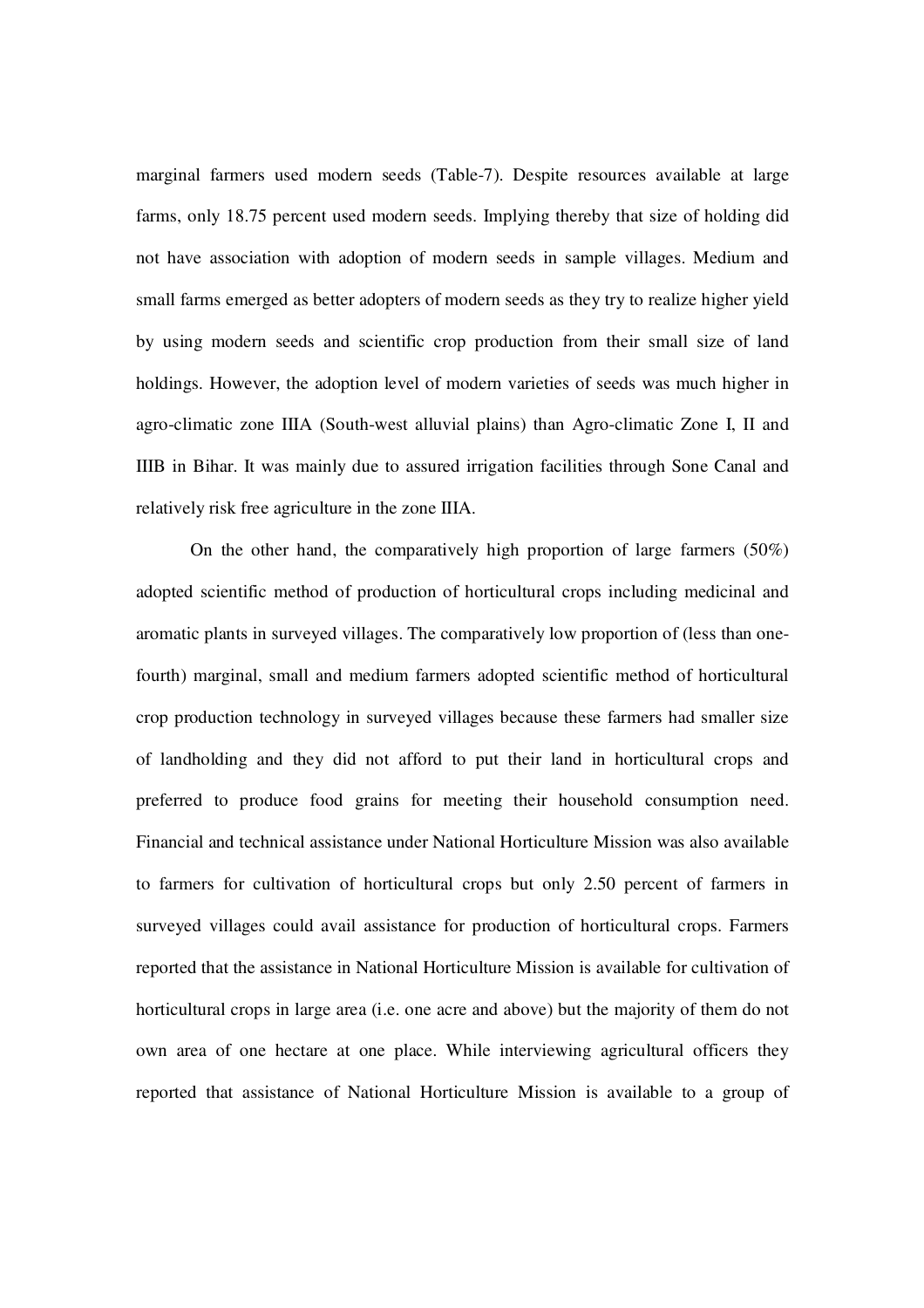farmers who like to work together on consolidated piece of land but neither of the surveyed village had this type of group nor any official claimed to make effort to encourage farmers for forming group under National Horticulture Mission for the purpose.

 In Bihar the level of insecticide/pesticide use in crop production, particularly in food grain production is very low. In surveyed villages, 6.25 percent farmers used pesticide in crop production however 12.50 percent large farmers used pesticide but none of the medium farmers used pesticide in the surveyed year; however about 8 percent marginal farmers used pesticide in crop production, mainly in cultivation of vegetable crops. Farmers using pesticide reported about availability of poor quality pesticide. Besides, they do not get reliable information about formulation, quality and appropriate type of pesticide to be used for controlling insects/pests in a particular crop.

 Hence, there is a need to improve the knowledge of farmers about use of appropriate pesticide of recommended doze for controlling insects/pests through strengthening the system of transfer of technology. In addition to this, a system needs to be developed for ensuring availability of quality insecticides'/pesticides in rural area. In Bihar, a centre of plant protection was established in Third Five Year Plan in each block headquarters which were operational for few years and helped farmers but these centres are now abandoned. The mere revival of the centre at block level would help farmers in solving their plant protection problems of crop production.

 As discussed earlier, animal production is the most important secondary occupation in rural area. About three-fourth of farm households have animal husbandry as secondary occupation in surveyed villages. Artificial insemination is only practicable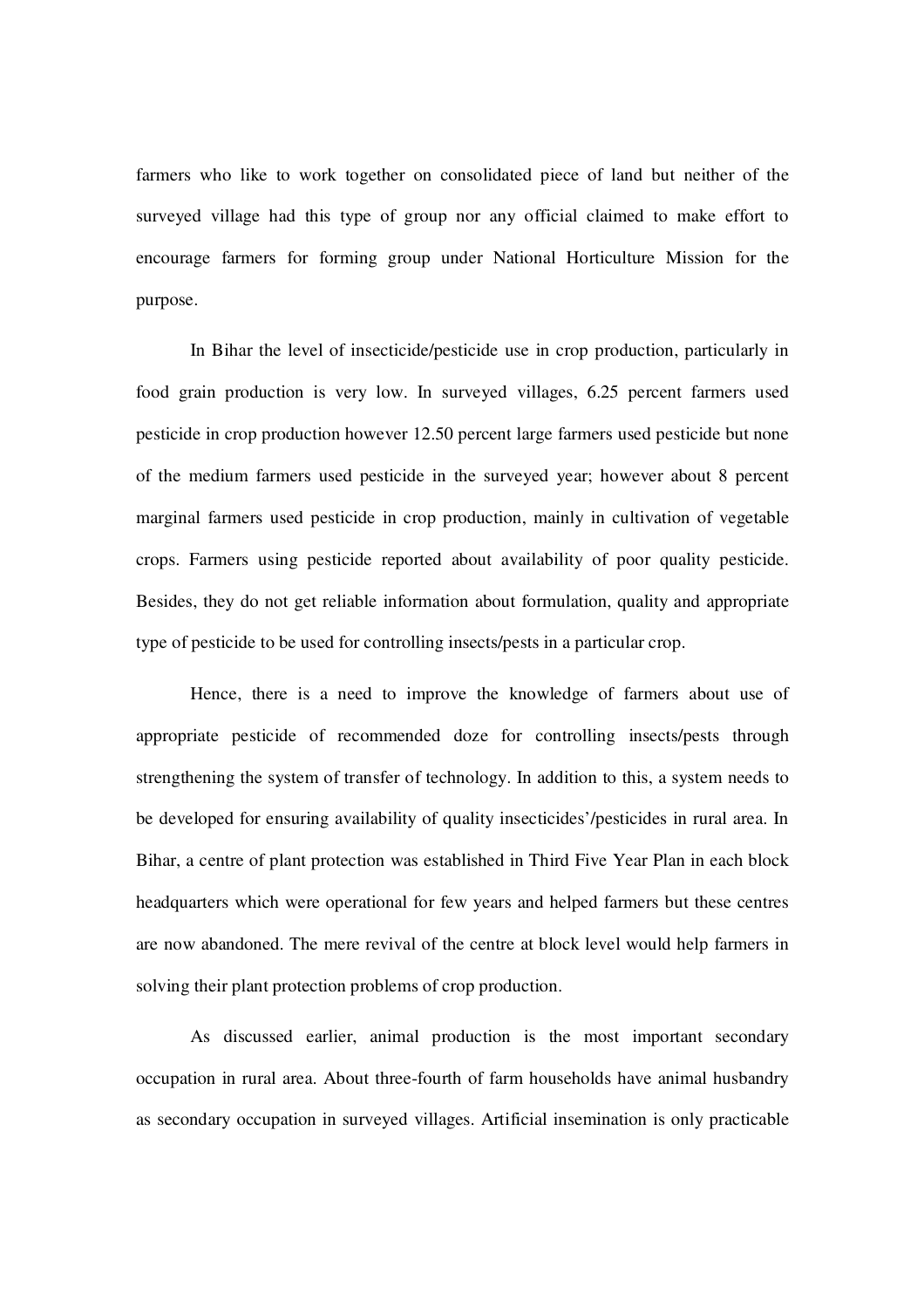and economically feasible method to improve breed of livestock for increasing livestock production. Artificial insemination is now common practice in Bihar since about threefourth farm households adopted this method for their dairy animals. But farmers are dependent on co-operative or private sources because a few Government Centres (450) are operational in Bihar, not even one in each block.

#### **Conclusions**

Technology adoption has been the main obstacle in realizing agricultural potential in the country in general and Bihar in particular. The present study focuses on level of adoption, access of farmers to farm technology, quality of modern technology, access to agricultural extension institutions and problems faced by extension officials in transfer of farm technology. It has been observed that the coverage of agricultural development programme is limited to few villages; however, line department still dominates in spreading of modern agricultural technology. Small size of land holding and fragmented land emerged as main constraint to adoption of modern horticultural technology in Bihar. While analyzing use of modern varieties of principal crops, a comparatively high level of adoption on small and medium farms was observed. Hence, there is no relationship between size of farm and adoption of modern varieties of seeds in Bihar. Inadequate staff, infrequent supervision and lack of conveyance facility are some other factors responsible for poor transfer of technologies in Bihar.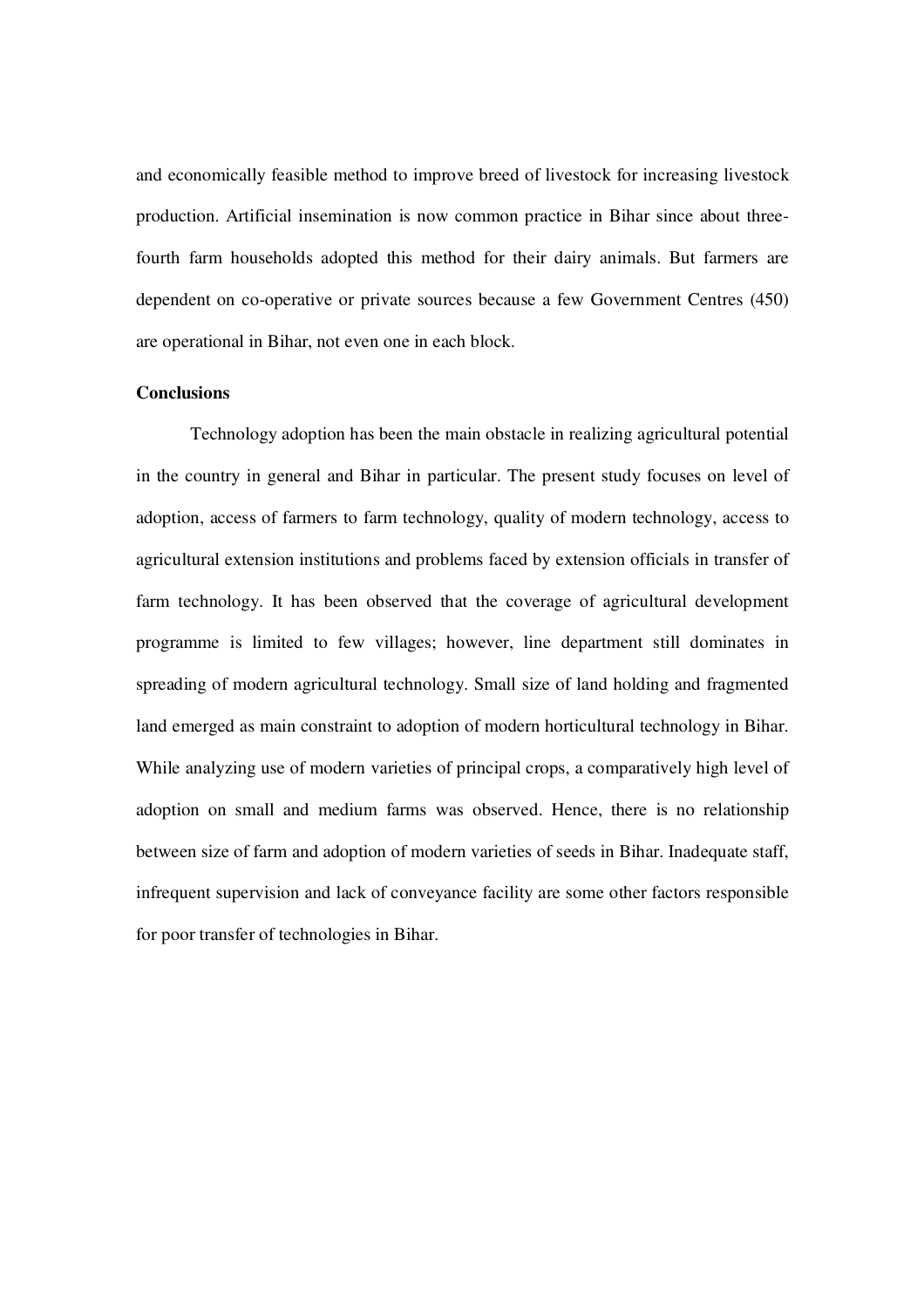#### **References**

- Jha, A. K. , K. M. Singh, M. S. Meena and R. K. P. Singh. 2012. "Constraints of Rainfed Rice Production in Eastern India: An Overview". Available at *http://dx.doi.org/10.2139/ssrn.2061953*
- Kisan Ayog. 2009. "A Study on the Identification of Modern Agricultural Technologies and their System of Transfer in the State of Bihar". *State Farmers Commission*, Bihar, Patna.
- Meena, M.S. and K.M.Singh. 2012. "Decision Process Innovations, Constraints and Strategies for Adoption of Conservation Agriculture". *http://dx.doi.org/10.2139/ssrn.2088710*
- Meena, M.S., K. M. Singh and S.S. Singh. 2010. "Conservation Agriculture: Adoption Strategies". *Agricultural Extension Review*, 22 (4): 20-24.
- Meena, M. S., K.M. Singh and R. K. P. Singh. 2012. "ICT-Enabled Extension in Agriculture Sector: Opportunities and Challenges in Climate Change Situation". In: *ICTs for Agricultural Development under Changing Climate*, Ed: K.M.Singh, M.S.Meena, Narendra Publishing House, New Delhi. Available at: http://ssrn.com/abstract=2027803
- NSSO. 2005. "Access to Modern Technology for farming". *NSS Report No. 500*, Ministry of Statistics and Programme Implementation, Govt. of India
- Singh, K.M. and R. K. P. Singh. 2000. "Boro Rice in Eastern India A Case Study of North Eastern Alluvial Plains of Bihar". *http://dx.doi.org/10.2139/ssrn.2019761*
- Singh, K.M., A. K. Jha, M. S. Meena and R. K. P. Singh. 2012. "Constraints of Rainfed Rice Production in India: An Overview". In*: Innovations in Rice Production*, Ed: P.K. Shetty, M.R. Hegde and M. Mahadevappa, National Institute of Advance Studies, Indian Institute of Science Campus, Bangalore, pp. 71-84. Available at http://dx.doi.org/10.2139/ssrn.2210401
- Singh, K.M. and R.K.P. Singh. 2000. "Rice in Bihar-An Economic Analysis with Special Reference to Boro Rice". *Agricultural Situation in India*, 56 (11): 677-682.
- Singh,R.K.P., N.P. Singh and K.M. Singh. 2000. "Adoption of Improved Rice Technology in Rainfed Agriculture: A Village Level Analysis". *Indian Journal of Agricultural Economics*, 53 (4). Conference Issue**.**
- Singh, K.M., N. Sharma, R.K.P. Singh and J.N.Rai. 1998. "Rice in Eastern India-A Case Study of Different Rice Ecosystems, with Particular Reference to Boro Rice Cultivation". In: *Flood Devastation and Agricultural Development in Eastern India: Vol. 1*.Ed:B.N.Verma. B.R.Publishing Corporation, New Delhi. pp. 285- 296.
- Singh, K.M., A.K. Jha, M.S. Meena and R.K.P. Singh. 2013. "Constraints of Rainfed Rice Production in India: An Overview". *http://dx.doi.org/10.2139/ssrn.2210401*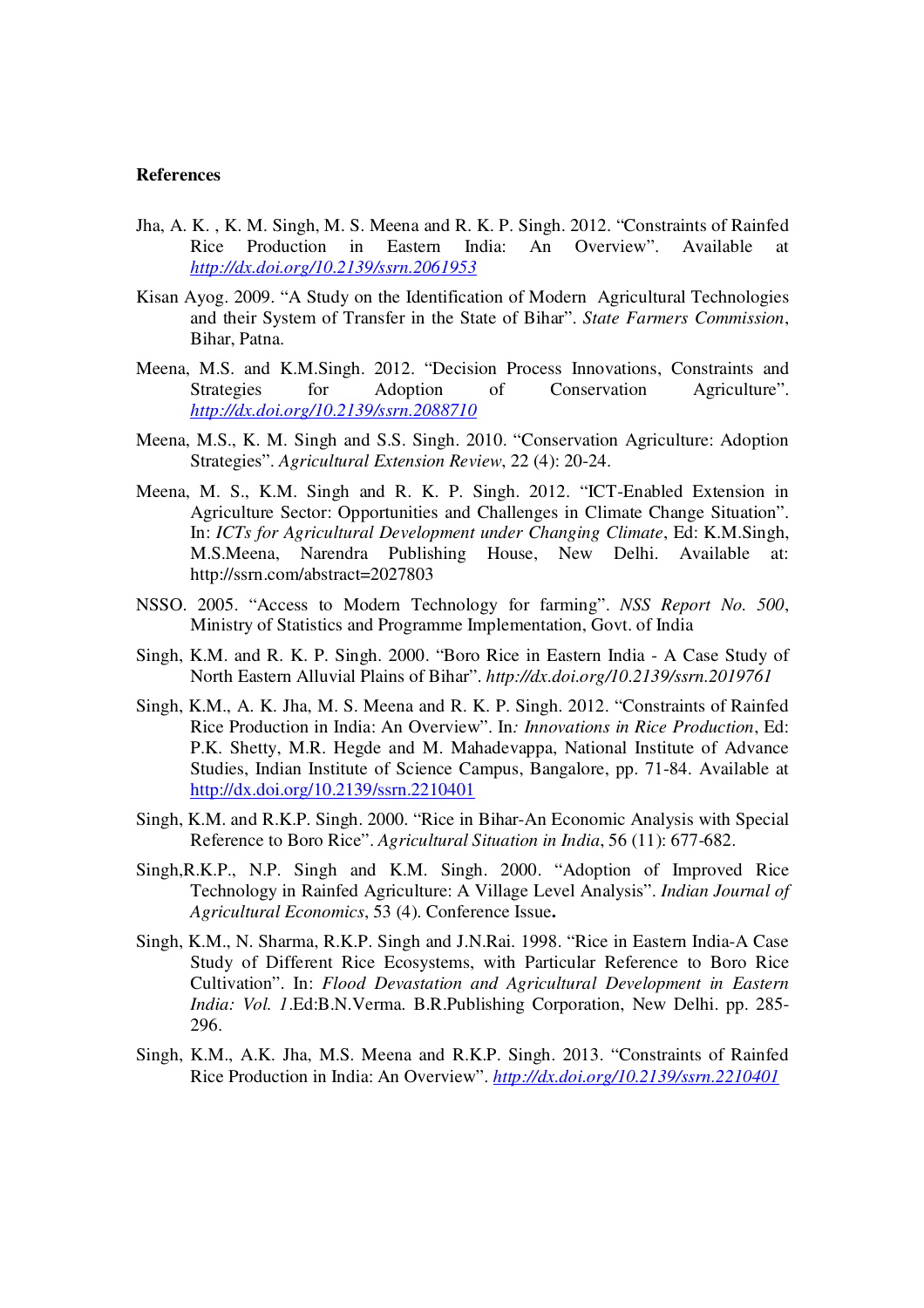- Singh, K.M. and A.K.Jha. 2012. "Innovative Approaches in Technology Dissemination: Experiences of ATMA Model in Bihar". *http://dx.doi.org/10.2139/ssrn.2168646*
- Singh, K.M., B.E. Swanson, A.K. Jha and M.S.Meena. 2012. **"**Extension Reforms and Innovations in Technology Dissemination – The ATMA Model in India". *http://dx.doi.org/10.2139/ssrn.2168642*
- Singh, R.K.P., K.M. Singh and A.K.Jha. 2012. "Effect of Migration on Agricultural Productivity and Women Empowerment in Bihar". *http://dx.doi.org/10.2139/ssrn.2111155*
- Singh, K.M., M.S.Meena, A. Kumar and R.K.P. Singh. 2012. "Dimensions of Poverty in Bihar". *http://dx.doi.org/10.2139/ssrn.2017506*
- Yadav, R.N. and K.M. Singh. 1989. "Fertilizer utilization pattern and yield gap analysis in rice on the sample farms-A case study of Darbhanga district, Bihar". *Fertilizer Marketing News*, 20 (6): 9-11.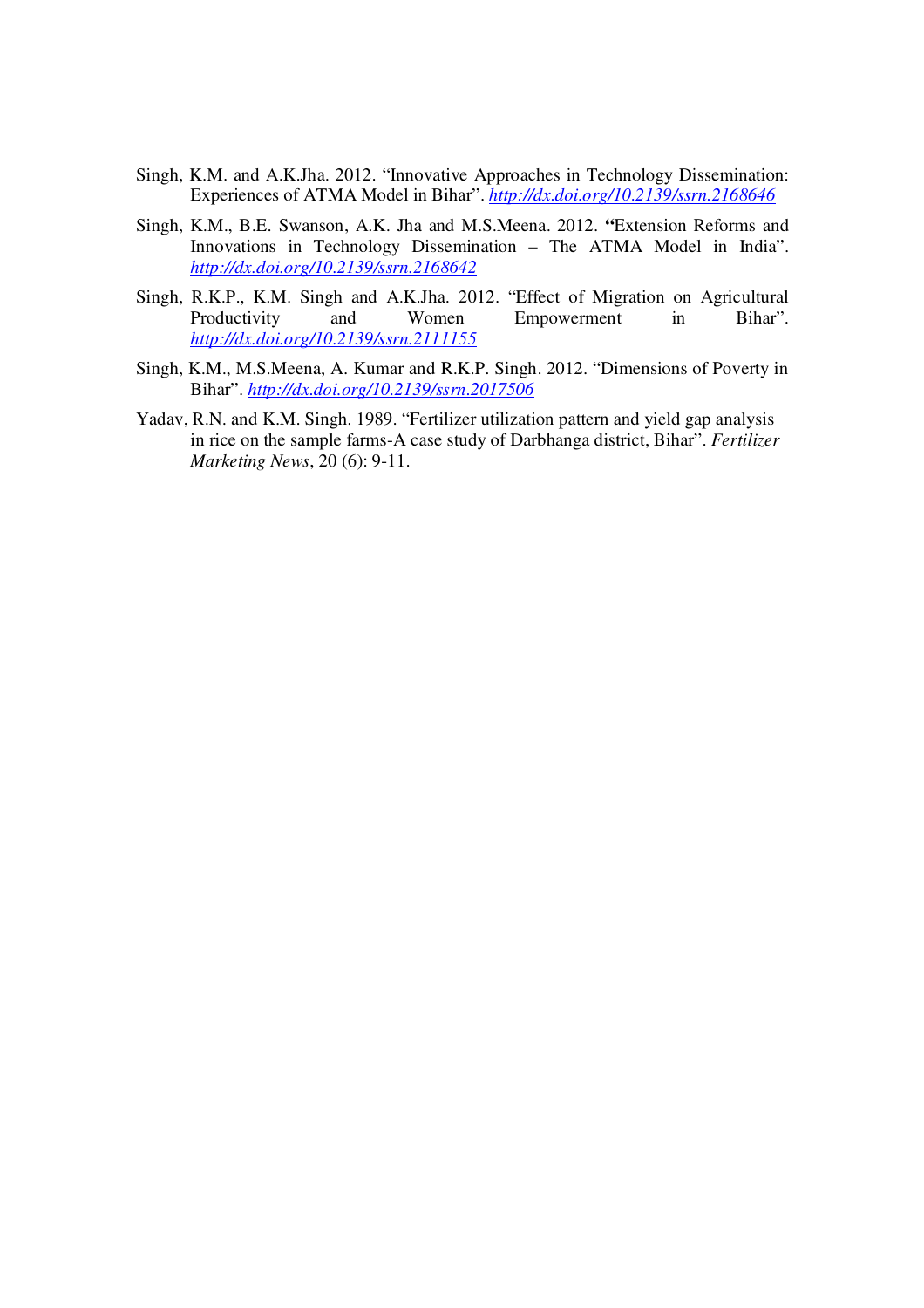| <b>Agro-climatic Zone</b> | <b>District</b> | <b>Block</b> | Village                              |
|---------------------------|-----------------|--------------|--------------------------------------|
| Zone-I                    | Samastipur      | Kalyanpur    | (i) Somnaha<br>(ii) Madhurapur       |
|                           | East Champaran  | Pipra Kothi  | (i) Pipradih<br>(ii) Jhakhada        |
| $Zone-II$                 | Katihar         | Katihar      | (i) Sirsa<br>(ii) Sardahi            |
|                           | Madhepura       | Bihariganj   | (i) Padaliya Tola<br>(ii) Lakshmipur |
| $Zone-IIIA$               | Banka           | Banka        | (i) Dudhari<br>(ii) Teliya           |
|                           | Munger          | Munger       | (i) Satkhajuria<br>(ii) Garhi Rampur |
| Zone-IIIB                 | Bhojpur         | Udwantnagar  | (i) Dewariya<br>(ii) Chhotki Sasaram |
|                           | <b>Nalanda</b>  | Harnaut      | (i) Gosain math<br>(ii) Chainpur     |

**Table-1 : Agro-climatic zone wise sample Districts, Blocks and Villages** :

**Table 2: Zone-wise distribution of selected farm households—respondents** 

| Agro-<br>climate<br>zone | <b>Marginal</b> | <b>Small</b> | <b>Medium</b> | Large | <b>Total</b> |
|--------------------------|-----------------|--------------|---------------|-------|--------------|
| Zone-I                   |                 | 16           |               |       | 40           |
| Zone-II                  | 22              | 13           |               |       | 40           |
| Zone-IIIA                | 19              | . .          |               |       | 40           |
| Zone-IIIB                | 10              | 13           | 10            |       | 40           |
| <b>Total</b>             | 70              | 53           | 20            | 17    | 160          |

| Table 3: Education Level of the Respondents under study in Bihar |  |  |  |  |
|------------------------------------------------------------------|--|--|--|--|
|------------------------------------------------------------------|--|--|--|--|

| <b>Categories</b>       | <b>Total</b> | <i>Illiterate</i> | <b>Middle</b> | $Middle-H.S.*$ | Above H.S. |
|-------------------------|--------------|-------------------|---------------|----------------|------------|
| <b>Marginal Farmers</b> | 72           | 6(8.33)           | 3(4.16)       | 49 (68.05)     | 14 (19.44) |
| <b>Small Farmers</b>    | 57           | 1 (1.75)          | 5(8.77)       | 19 (33.33)     | 32(56.14)  |
| <b>Medium Farmers</b>   |              | 2(13.33)          | 1 (6.66)      | 3(20.00)       | 9(60.00)   |
| Large Farmers           | 16           | (6.25)            | 0(0.00)       | 2(12.50)       | 13 (81.25) |
| <b>Total</b>            | 160          | 10(6.25)          | 9(5.62)       | 73 (45.62)     | 68 (42.50) |

 $*$ H.S.—High School (10<sup>th</sup> Class)

Figures in the parentheses indicate percentage to respective totals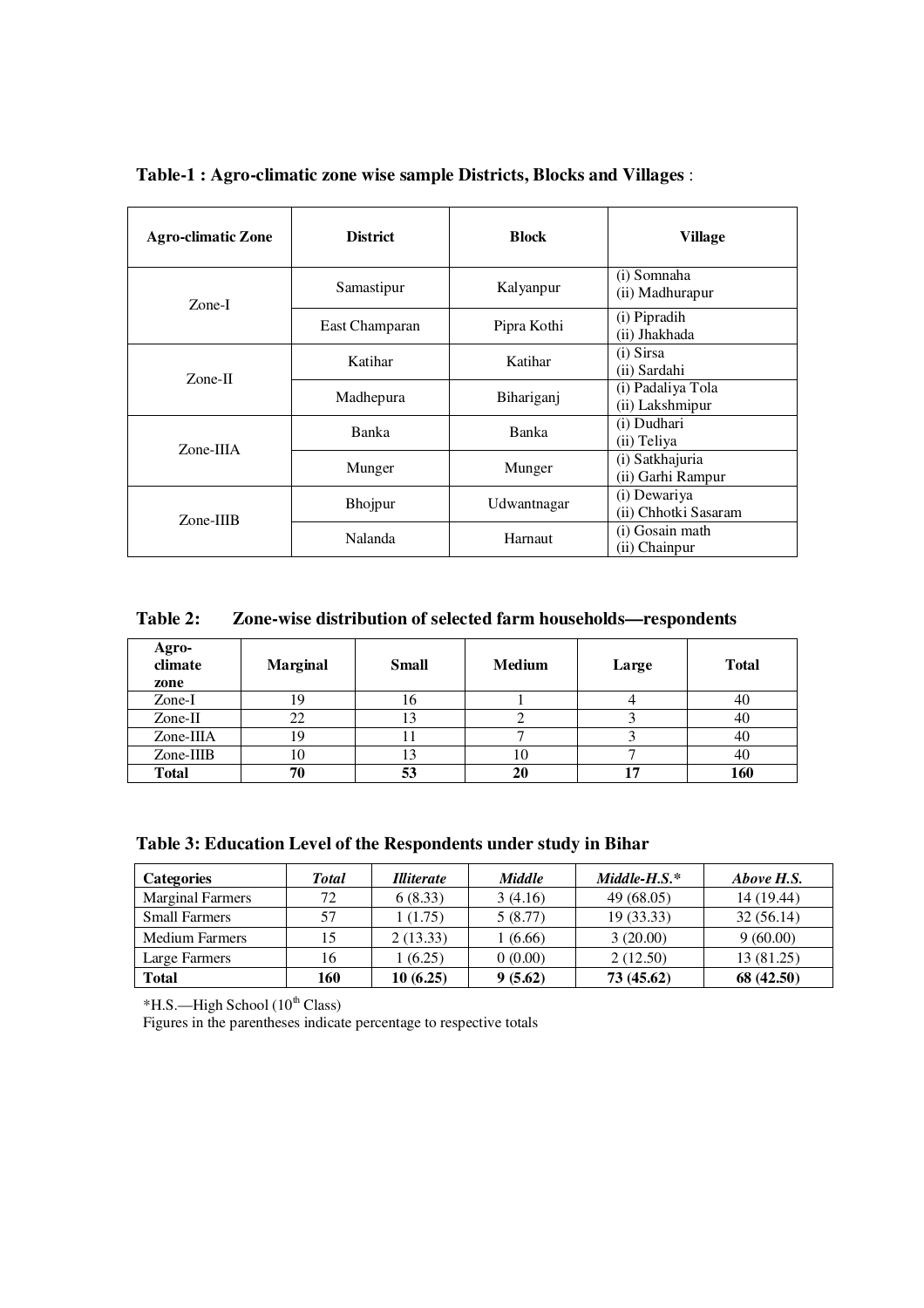| Occupation                                                          | <b>Marginal</b><br><b>Farmer</b> | <b>Small Farmer</b> | <b>Medium</b><br><b>Farmer</b> | Large Farmer   | <b>Total</b>   |  |  |
|---------------------------------------------------------------------|----------------------------------|---------------------|--------------------------------|----------------|----------------|--|--|
| Main                                                                | No. $(\%$ age)                   | No. $(\%$ age)      | No. $(\%$ age)                 | No. $(\%$ age) | No. $(\%$ age) |  |  |
| Agriculture                                                         | 71 (98.61)                       | 55 (96.49)          | 15 (100.00)                    | 16(100.00)     | 157 (98.13)    |  |  |
| Service                                                             | 1(1.39)                          | 2(3.51)             | 0(0.00)                        | 0(0.00)        | 3(1.88)        |  |  |
| Others                                                              | 0(0.00)                          | 0(0.00)             | 0(0.00)                        | 0(0.00)        | 0(0.00)        |  |  |
| <b>Total</b>                                                        | 72 (100.00)                      | 57 (100.00)         | 15 (100.00)                    | 16 (100.00)    | 160 (100.00)   |  |  |
| <b>Secondary</b>                                                    |                                  |                     |                                |                |                |  |  |
| Animal Husb.                                                        | 55 (76.39)                       | 43 (75.44)          | 12(80.00)                      | 12 (75.00)     | 122 (76.25)    |  |  |
| Service                                                             | 1(1.39)                          | 0(0.00)             | 1(6.67)                        | 1(6.25)        | 3(1.88)        |  |  |
| Agriculture                                                         | 1(1.39)                          | 2(3.51)             | 0(0.00)                        | 0(0.00)        | 3(1.88)        |  |  |
| Others                                                              | 15(20.83)                        | 12(21.05)           | 2(13.33)                       | 3(18.75)       | 32 (20.00)     |  |  |
| <b>Total</b>                                                        | 72 (100.00)                      | 57 (100.00)         | 15 (100.00)                    | 16(100.00)     | 160 (100.00)   |  |  |
| Figures in the parentheses indicate percentage to respective totals |                                  |                     |                                |                |                |  |  |

| Table 4: Main & Secondary Occupations of the households under study. |  |  |  |
|----------------------------------------------------------------------|--|--|--|
|                                                                      |  |  |  |

|                    |  |  | Table 5: Farm size group wise membership and office bearers of Rural Institutions |  |
|--------------------|--|--|-----------------------------------------------------------------------------------|--|
| in study villages. |  |  |                                                                                   |  |

| <b>Farmer's</b>      | Officer_Resp.  | Mem_Resp.      | Non_M/O_Resp.  |
|----------------------|----------------|----------------|----------------|
| <b>Categories</b>    | No. $(\%$ age) | No. $(\%$ age) | No. $(\%$ age) |
| Marginal Farmer - 72 | 7(9.72)        | 9(12.50)       | 56 (77.77)     |
| Small Farmer - 57    | 8(14.03)       | 22 (38.59)     | 27 (47.36)     |
| Medium Farmer - 15   | (6.66)         | 4(26.66)       | 10(66.66)      |
| Large Farmer - 16    | 2(12.50)       | 7(43.75)       | 7(43.75)       |
| <b>Total - 160</b>   | 18 (11.25)     | 42 (26.25)     | 100(62.50)     |

Figures in the parentheses indicate percentage to respective totals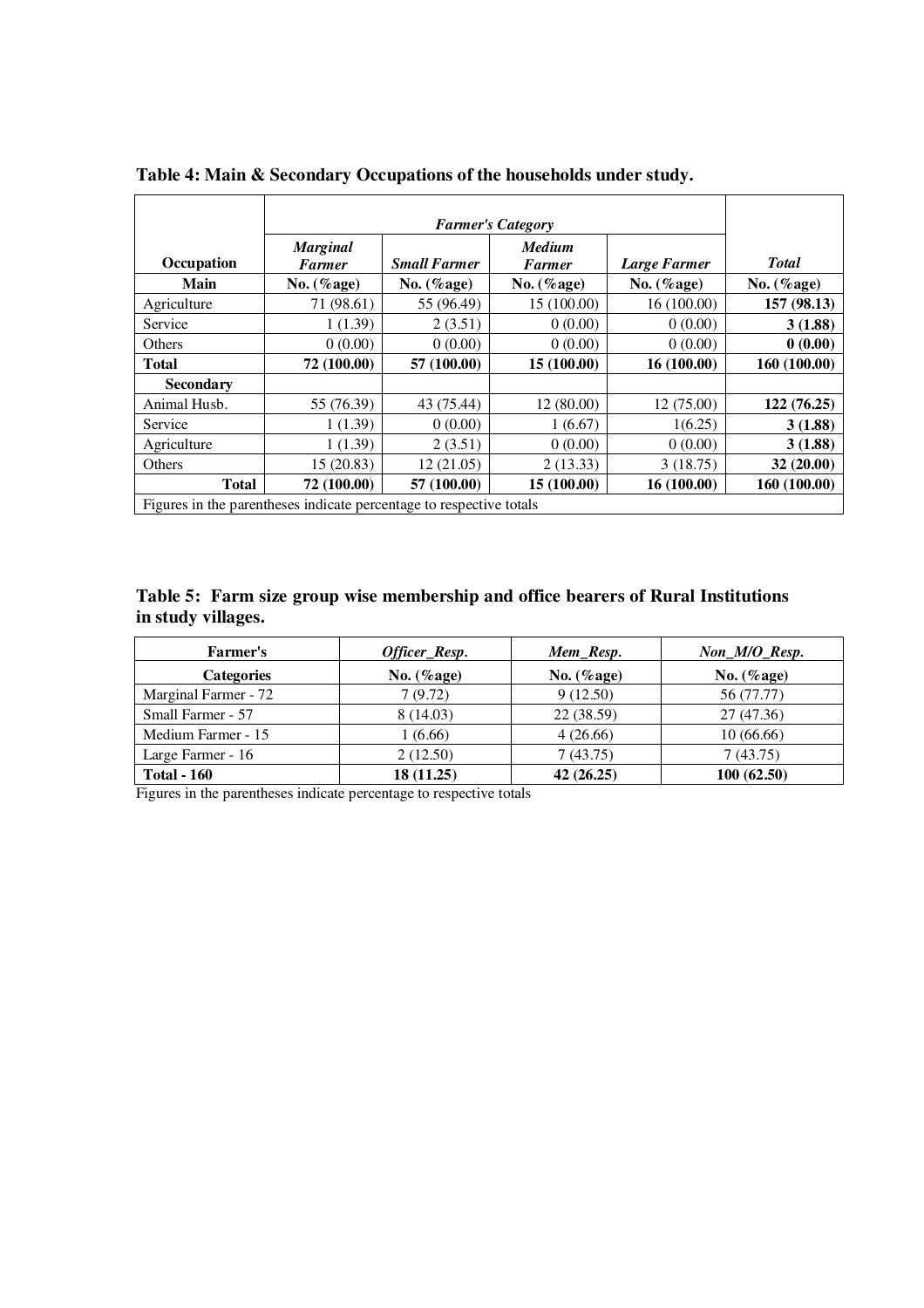|                   | Rabi Season        |          |            |                      | (in ha)            |               |                         |                        |                |
|-------------------|--------------------|----------|------------|----------------------|--------------------|---------------|-------------------------|------------------------|----------------|
|                   |                    |          |            |                      |                    |               |                         |                        | $%$ age        |
|                   | <b>Total</b>       |          |            |                      |                    |               |                         |                        | of             |
| Farm              | cultivated<br>area |          | %age<br>of | Pvt.<br><b>Tube</b>  | $%$ age<br>of Pvt. | Other         | <b>%age of</b><br>Other | <b>Total</b><br>Irrig. | <b>Total</b>   |
| <b>Categories</b> | (in Ha.)           | Canal    | Canal      | Well                 | TW                 | <b>Source</b> | <b>Source</b>           | Area                   | Irrig.<br>Area |
| Marginal Farm     | 56.06              | 4.88     | 8.70       | 33.88                | 60.42              | 6.88          | 12.26                   | 45.63                  | 81.38          |
| Small Farm        | 103.88             | 18.25    | 17.57      | 49.25                | 47.41              | 2.50          | 2.41                    | 70.00                  | 67.39          |
| Medium Farm       | 42.50              | 7.50     | 17.65      | 17.88                | 42.06              | 1.00          | 2.35                    | 26.38                  | 62.06          |
| Large Farm        | 96.00              | 11.25    | 11.72      | 32.00                | 33.33              | 5.00          | 5.21                    | 48.25                  | 50.26          |
| <b>Total</b>      | 298.44             | 41.88    | 14.03      | 133.00               | 44.57              | 15.38         | 5.15                    | 190.25                 | 63.75          |
|                   |                    |          |            | <b>Kharif Season</b> |                    |               | (in ha)                 |                        |                |
|                   |                    |          |            |                      |                    |               |                         |                        | %age           |
|                   | <b>Total</b>       |          |            |                      |                    |               |                         |                        | <sub>of</sub>  |
|                   | cultivated         |          | %age       | Pvt.                 | $%$ age            |               | <b>%age of</b>          | <b>Total</b>           | <b>Total</b>   |
| Farm              | area               |          | of         | <b>Tube</b>          | of Pvt.            | <b>Other</b>  | Other                   | Irrig.                 | Irrig.         |
| <b>Categories</b> | (in Ha.)           | Canal    | Canal      | Well                 | TW                 | <b>Source</b> | <b>Source</b>           | Area                   | Area           |
| Marginal Farm     | 56.06              | 9.5      | 16.95      | 32.75                | 58.42              | 2.63          | 4.68                    | 44.88                  | 80.04          |
| Small Farm        | 103.88             | 26       | 25.03      | 49.13                | 47.29              | 1.13          | 1.08                    | 76.25                  | 73.41          |
| Medium Farm       | 42.50              | 8        | 18.82      | 15.75                | 37.06              | 2.50          | 5.88                    | 26.25                  | 61.76          |
| Large Farm        | 96.00              | 17.5     | 18.23      | 30.75                | 32.03              | 5.50          | 5.73                    | 53.75                  | 55.99          |
| <b>Total</b>      | 298.44             | 61.00    | 20.44      | 128.38               | 43.02              | 11.75         | 3.94                    | 201.13                 | 67.39          |
|                   |                    |          |            | <b>Summer Season</b> |                    |               | (in ha)                 |                        |                |
|                   |                    |          |            |                      |                    |               |                         |                        | $\%$ age       |
|                   | <b>Total</b>       |          |            |                      |                    |               |                         |                        | <b>of</b>      |
|                   | cultivated         |          | %age       | Pvt.                 | $%$ age            |               | <b>%age of</b>          | <b>Total</b>           | <b>Total</b>   |
| Farm              | area               |          | of         | <b>Tube</b>          | of Pvt.            | Other         | Other                   | Irrig.                 | Irrig.         |
| <b>Categories</b> | (in Ha.)           | Canal    | Canal      | Well                 | TW                 | <b>Source</b> | <b>Source</b>           | Area                   | Area           |
| Marginal Farm     | 56.06              | 0.75     | 1.34       | 17.08                | 30.47              | 2.06          | 3.68                    | 19.89                  | 35.47          |
| Small Farm        | 103.88             | 0.25     | 0.24       | 28                   | 26.96              | 1.75          | 1.68                    | 30.00                  | 28.88          |
| Medium Farm       | 42.50              | 0.25     | 0.59       | 4.75                 | 11.18              | 0.50          | 1.18                    | 5.50                   | 12.94          |
| Large Farm        | 96.00              | $\theta$ | 0.00       | 14.25                | 14.84              | 12.50         | 13.02                   | 26.75                  | 27.86          |
| <b>Total</b>      | 298.44             | 1.25     | 0.42       | 64.08                | 21.47              | 16.81         | 5.63                    | 82.14                  | 27.52          |

# **Table 6: Season-wise Sources of Irrigation Area by Different Categories of Farm Households (in Ha.).**